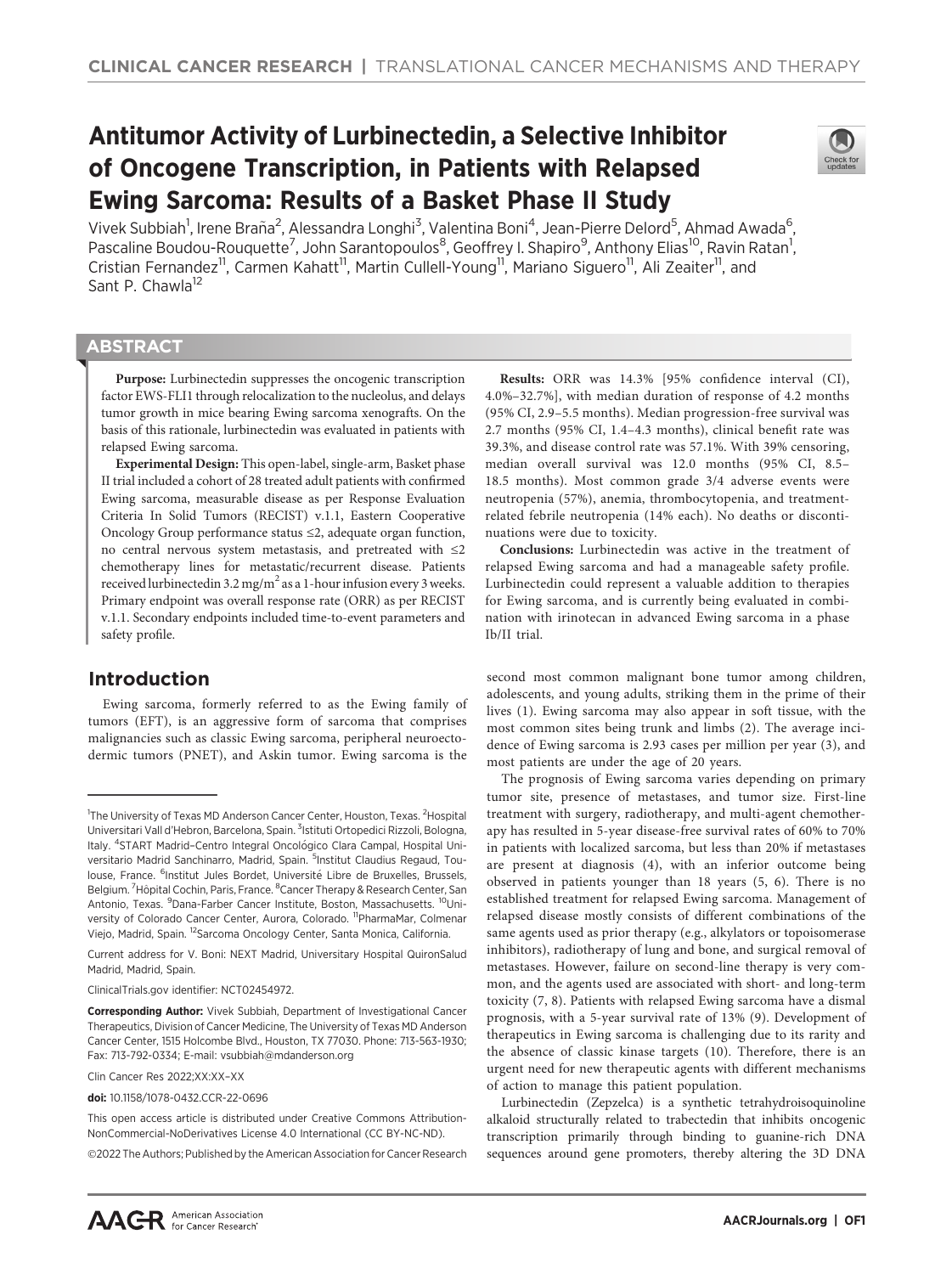# Translational Relevance

Novel therapeutic agents are needed for patients with relapsed/ refractory Ewing sarcoma who have a dismal prognosis. Lurbinectedin blocks transcription and induces DNA double-strand breaks, leading to apoptosis. In preclinical models it was shown that lurbinectedin is effective in suppressing the activity of the oncogenic transcription factor EWS-FLI1 through relocalization to the nucleolus and delayed tumor growth in mice bearing Ewing sarcoma xenografts. This Basket clinical trial demonstrated clinical antitumor activity of lurbinectedin with an objective response rate of 14.3%, clinical benefit rate (response or disease stabilization for ≥4 months) of 39.3%, and disease control rate (response or disease stabilization of any duration) of 57.1% in a cohort of patients with relapsed Ewing sarcoma. Lurbinectedin could represent a valuable addition to relapsed Ewing sarcoma, which constitutes a highly unmet medical need.

structure and evicting oncogenic transcription factors from their binding sites (11–13). Lurbinectedin adducts may also inhibit mRNA synthesis and induce the ubiquitination and degradation of RNA polymerase II (14), and favor the production of DNA double-strand breaks and trigger apoptotic cell death (15). Lurbinectedin has received FDA accelerated approval for treatment of patients with metastatic small cell lung cancer (SCLC) with disease progression on or after platinum-based chemotherapy (16). A previous phase II study had shown efficacy for trabectedin in pretreated patients with advanced Ewing sarcoma, including 3 partial responses (PR) and 7 disease stabilizations in a cohort of 20 patients; progression-free survival (PFS) rate at 6 months was 25% (17). Preclinical studies showed that lurbinectedin is more effective than trabectedin in suppressing the activity of the oncogenic transcription factor EWS-FLI1 in mice through relocalization to the nucleolus (18, 19). In vivo, administration of lurbinectedin delayed tumor growth in mice bearing Ewing sarcoma xenografts (19). Lurbinectedin also showed an improved therapeutic index relative to trabectedin, with suppression of EWS-FLI1 activity observed in mice at clinically achievable concentrations (19). Compared with trabectedin, lurbinectedin had a more favorable pharmacokinetic profile, as suggested by a higher recommended dose (RD) and greater exposure values at the RD when administered as single agent every 3 weeks (20, 21).

This study evaluated the monotherapy activity of lurbinectedin in terms of response rate, PFS, clinical benefit rate (CBR), and disease control rate (DCR) in a cohort of patients with relapsed Ewing sarcoma.

# Experimental Design

This single-arm, open-label, Basket phase II trial evaluated the efficacy and safety of lurbinectedin in 9 cohorts of patients with difficult-to-treat tumors. This report is focused on the cohort of patients with Ewing sarcoma (labelled as EFTs in the study protocol) treated at 11 sites in Belgium, France, Italy, Spain, and the U.S. The trial was conducted in compliance with ICH Good Clinical Practice guidelines. The protocol was approved by the centers' Research Ethics Committees. Signed written informed consent was obtained for each patient before study-specific procedures. The trial is registered at <https://www.clinicaltrials.gov> as NCT02454972.

## Eligibility criteria

Eligible patients were aged ≥18 years, with Ewing sarcoma previously treated with ≤2 chemotherapy lines in the metastatic/recurrent setting, measurable disease according to Response Evaluation Criteria In Solid Tumors (RECIST) v.1.1 (22) and documented disease progression, Eastern Cooperative Oncology Group (ECOG) performance status score ≤2, and adequate bone marrow, hepatic, renal, and metabolic function who had recovered from any previous toxicities.

Patients were excluded if they had been pretreated with lurbinectedin or trabectedin, had prior/concurrent malignant disease (unless in complete remission for >5 years), had impending need for radiotherapy, were pregnant or lactating women or women of childbearing potential who were not using effective contraceptives, or had central venous system involvement, relevant cardiac disease, severe dyspnea or daily intermittent oxygen requirement, active infection, unhealed wounds, external drainages, immunocompromise (including human immunodeficiency virus infection), or limited ability to comply with treatment or follow-up.

#### Study treatment

All patients were given lurbinectedin 3.2 mg/m<sup>2</sup> as a 1-hour intravenous infusion once every 3 weeks. Treatment delays and dose reductions were allowed to manage toxicity at the investigator's discretion. Treatment was administered until disease progression, unacceptable toxicity, treatment delay >3 weeks (except if clear clinical benefit), requirement of >2 dose reductions, intercurrent illness precluding study continuation, and patient refusal and/or noncompliance with study requirements. Standard antiemetic prophylaxis was administered before each lurbinectedin infusion. Only secondary prophylaxis with granulocyte colony-stimulating factor (G-CSF) was allowed.

## Study assessments

Antitumor activity was evaluated in patients who had at least one complete infusion of lurbinectedin, and who either had at least one tumor assessment (as per RECIST v.1.1) or were considered treatment failures (i.e., discontinued treatment due to toxicity/clinical disease progression or died due to the disease before the first tumor assessment). Radiologic tumor assessments (CT scans or MRI) were conducted every 6 weeks until Cycle 6, and every 9 weeks thereafter. Any patients showing a response had to have a confirmatory assessment using the same technique at least 4 weeks later.

Safety was evaluated in all patients who received at least one lurbinectedin infusion through the assessment of adverse events (AE), laboratory tests, physical examination, and vital signs. Laboratory tests were conducted weekly during Cycles 1 and 2, and on Day 1 of subsequent cycles. Safety was monitored throughout treatment and up to 30 days after the last lurbinectedin infusion, start of a new antitumor therapy, or death, whichever occurred first. Any lurbinectedin-related AE was followed until recovery. AEs and laboratory abnormalities were graded with the NCI Common Terminology Criteria for Adverse Events (NCI-CTCAE) v.4 (23), and coded using the Medical Dictionary for Regulatory Activities v.21.0.

# Endpoints

All study endpoints were assessed by the investigators. The primary endpoint was the antitumor activity of lurbinectedin in terms of overall response rate [ORR; percentage of patients with complete response (CR) or PR as per RECIST v.1.1]. Secondary endpoints were duration of response (DoR; time from the date of first response to the date of first disease progression or death from any cause in patients with response), CBR (percentage of patients with response or disease stabilization for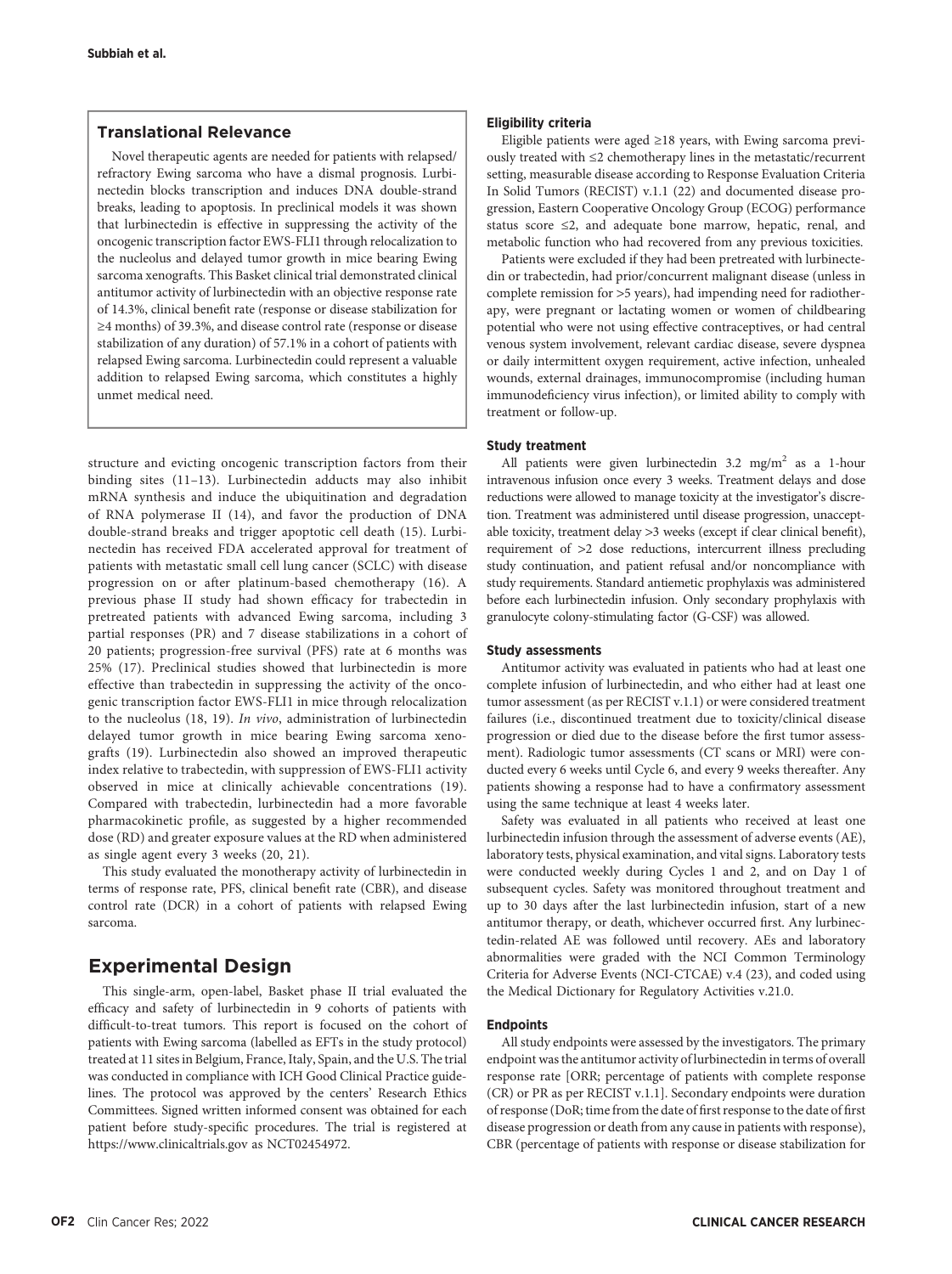|  |  | Table 1. Baseline characteristics of patients with Ewing sarcoma. |  |  |  |
|--|--|-------------------------------------------------------------------|--|--|--|
|--|--|-------------------------------------------------------------------|--|--|--|

|                                                  | <b>All treated patients</b><br>$(n = 28)$ |
|--------------------------------------------------|-------------------------------------------|
| Gender                                           |                                           |
| Male                                             | 16 (57%)                                  |
| Female                                           | 12 (43%)                                  |
| Median age, years (range)                        | 33 (18-74)                                |
| <b>ECOG</b> performance status                   |                                           |
| 0                                                | 11 (39%)                                  |
| 1                                                | 16 (57%)                                  |
| $\overline{2}$                                   | 1(4%)                                     |
| Median BSA, m <sup>2</sup> (range)               | $1.9(1.6-2.4)$                            |
| Abnormal LDH (>ULN)                              | 10 (36%)                                  |
| Disease stage at diagnosis                       |                                           |
| Early                                            | 14 (50%)                                  |
| Locally advanced                                 | 5 (18%)                                   |
| Metastatic                                       | 9 (32%)                                   |
| Ewing sarcoma anatomical subtype <sup>a</sup>    |                                           |
| Extraosseous                                     | 15 (58%)                                  |
| Osseous                                          | 11(42%)                                   |
| Median number of tumor sites at baseline (range) | $2(1-6)$                                  |
| $>3$ sites                                       | 10 (36%)                                  |
| Most common sites of disease at baseline         |                                           |
| Lung                                             | 18 (64%)                                  |
| <b>Bone</b>                                      | 16 (57%)                                  |
| Pleura                                           | 9(32%)                                    |
| Lymph nodes                                      | 6(21%)                                    |
| Skin                                             | 5 (18%)                                   |
| Prior surgery                                    | 20 (71%)                                  |
| Prior radiotherapy                               | 20 (71%)                                  |
| Median number of prior systemic therapy lines    | $2(1-5)$                                  |
| (range) <sup>b</sup>                             |                                           |
| Setting of prior systemic therapy                |                                           |
| Neoadjuvant                                      | 9 (32%)                                   |
| Adjuvant                                         | 10 (36%)                                  |
| Neoadjuvant $+$ adjuvant                         | 2 (7%)                                    |
| Advanced                                         | 23 (82%)                                  |
| Prior anticancer agents                          |                                           |
| Vincristine                                      | 26 (93%)                                  |
| Doxorubicin                                      | 25 (89%)                                  |
| <b>Ifosfamide</b>                                | 25 (89%)                                  |
| Cyclophosphamide                                 | 22 (79%)                                  |
| Etoposide                                        | 20 (71%)                                  |
| Irinotecan                                       | 17 (61%)                                  |
| Temozolomide                                     | 14 (50%)                                  |

Note: Data are  $n$  (%) of patients or median (range).

Abbreviations: BSA, body surface area; ECOG, Eastern Cooperative Oncology Group; LDH, lactate dehydrogenase; ULN; upper limit of normal.

<sup>a</sup>Missing data for 2 patients.

<sup>b</sup>All but one of these lines were chemotherapy-containing lines.

≥4 months), DCR (percentage of patients with response or disease stabilization of any duration), PFS (time from the date of first infusion to the date of disease progression, death from any cause, or last tumor evaluation), PFS at 4 and 6 months, overall survival (OS; time from the date of first infusion to the date of death or loss to follow-up), OS at 6 and 12 months, and pharmacogenomics and safety profile of lurbinectedin.

## Statistical analysis

Up to 25 evaluable patients were to be enrolled to test the null hypothesis that 1% or fewer patients would achieve a response to lurbinectedin ( $P \le 0.01$ ) versus the alternative hypothesis that 10% or Table 2. Overall efficacy of lurbinectedin treatment in patients with Ewing sarcoma.

|                                                | <b>All treated patients</b><br>$(n = 28)$ |
|------------------------------------------------|-------------------------------------------|
| Response by RECIST                             |                                           |
| CR.                                            |                                           |
| <b>PR</b>                                      | 4 (14%)                                   |
| <b>SD</b>                                      | 12 (43%)                                  |
| $>4$ months <sup>a</sup>                       | 7(25%)                                    |
| $<$ 4 months                                   | 5(18%)                                    |
| PD.                                            | 9(32%)                                    |
| Not evaluable <sup>b</sup>                     | 3(11%)                                    |
| ORR (%) (95% CI)                               | 14.3% (4.0%-32.7%)                        |
| CBR (%) (95% CI) <sup>c</sup>                  | 39.3% (21.5%-59.4%)                       |
| DCR (%) (95% CI) <sup>d</sup>                  | 57.1% (37.2%-75.5%)                       |
| <b>DoR</b>                                     |                                           |
| Events, $n/N$ (%)                              | $3/4$ (75%) <sup>e</sup>                  |
| Median DoR, months (95% CI)                    | $4.2(2.9-5.5)$                            |
| Patients still responding at 4 months (95% CI) | 50.0% (1.0%-99.0%)                        |
| <b>PFS</b>                                     |                                           |
| Events, $n/N$ (%)                              | 22/28 (79%)                               |
| Median PFS, months (95% CI)                    | $2.7(1.4-4.3)$                            |
| 4-month PFS (95% CI)                           | 46.2% (27.0%-65.3%)                       |
| 6-month PFS (95% CI)                           | 23.1% (5.9%-40.3%)                        |
| Overall survival                               |                                           |
| Events, $n/N$ (%)                              | 17/28 (61%)                               |
| Median OS, months (95% CI)                     | $12.0(8.5-18.5)$                          |
| 6-month OS (95% CI)                            | 88.2% (75.7%-100.8%)                      |
| 12-month OS (95% CI)                           | 48.5% (27.8%-69.2%)                       |

Abbreviations: CBR, clinical benefit rate; CR, complete response; DCR, disease control rate; DoR, duration of response; ORR, overall response rate; OS, overall survival; PD, disease progression; PFS, progression-free survival; PR, partial response; RECIST, Response Evaluation Criteria In Solid Tumors; SD, stable disease.

alncludes 1 patient who had an unconfirmed PR.

<sup>b</sup>Three patients were not evaluable because they had no radiologic assessments during treatment, either due to symptomatic deterioration caused by disease progression ( $n = 2$ ) or early death from malignant disease ( $n = 1$ ).

PR or stable disease for ≥4 months.

d<sub>PR</sub> or stable disease.

e One patient with confirmed PR discontinued treatment after showing clinical deterioration following an episode of disease-related cognitive disorder; this was a decision by the Investigator. No radiologic disease progression was observed at the time of discontinuation, and hence the patient was censored for DoR assessment.

more patients would achieve a response to lurbinectedin ( $P \ge 0.10$ ). The variance of the standardized test was based on the null hypothesis. The type I error (alpha) associated with this one-sided test was 0.025 and the type II error (beta) was 0.2; thus, statistical power was 80%. With these assumptions, the null hypothesis could be rejected if the number of patients who achieved a confirmed response was ≥2.

Frequency tables were prepared for categorical variables. Continuous variables were described using summary tables with the median, mean, standard deviation, minimum, and maximum for each variable. Noncontinuous variables were described using frequency tables with counts and percentages. Binomial exact estimates and 95% confidence intervals (CI) were used to evaluate the primary endpoint (ORR), CBR, and DCR. The Kaplan–Meier method was used to evaluate time-toevent endpoints. For DoR and PFS, patients who did not progress or die by data cutoff were censored at the date of their final tumor evaluation. For OS, patients who were still alive were censored at data cutoff. SAS v.9.4 was used for all statistical analyses.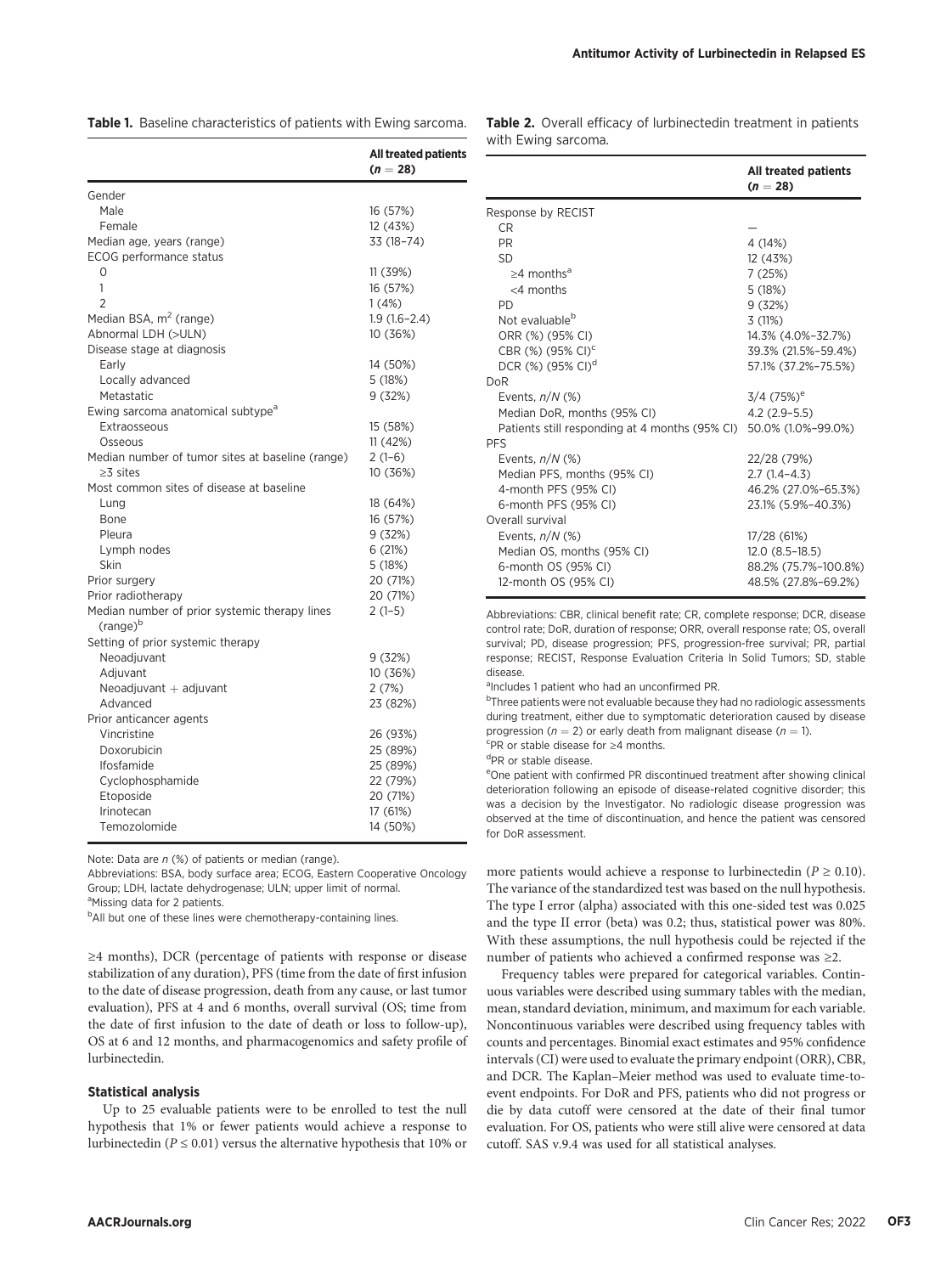|                                             | <b>Baseline characteristics</b>               |                           |                          |                                                                                       |                                                | <b>Study treatment characteristics</b> |                                                    |                         |                    |                    |                   |
|---------------------------------------------|-----------------------------------------------|---------------------------|--------------------------|---------------------------------------------------------------------------------------|------------------------------------------------|----------------------------------------|----------------------------------------------------|-------------------------|--------------------|--------------------|-------------------|
| Age<br>(years)<br>gender/<br><b>ECOG PS</b> | <b>Location sites</b>                         | <b>Disease</b><br>subtype | No. of<br>prior<br>lines | Last therapy/Best<br>response                                                         | <b>TTP</b> to<br>last prior<br>therapy<br>(mo) | <b>Cycles</b><br>received              | Sum of<br>target<br>lesions at<br>baseline<br>(mm) | <b>Best</b><br>response | <b>DoR</b><br>(mo) | <b>PFS</b><br>(mo) | <b>OS</b><br>(mo) |
| 30/M/0                                      | Lung<br>Pleura                                | Extra-<br>osseous         | $\overline{2}$           | Vincristine,<br>dactinomycin,<br>cyclophosphamide,<br>ifosfamide, and<br>etoposide/SD | 16.6                                           | 6                                      | 43                                                 | SD>4                    |                    | 4.2                | $38.1+$           |
| 58/M/0                                      | Lung<br>Pleura<br>Bone                        | Extra-<br>osseous         | 3                        | Irinotecan.<br>temozolomide/UK                                                        | 7.8                                            | 14                                     | 29                                                 | $SD \geq 4$             |                    | $8.2+$             | $9.9+$            |
| 37/M/0                                      | Lung<br>Lymph nodes<br>Bone                   | Extra-<br>osseous         | $\overline{2}$           | Vincristine, irinotecan,<br>temozolomide/UK                                           | 3.2                                            | 14                                     | 35                                                 | PR (54%<br>reduction)   | $4.2+$             | $8.3+$             | $9.8+$            |
| 22/M/1                                      | Skin<br>Subcutaneous tissue<br>Bone           | Osseous                   | $\overline{2}$           | Vincristine, irinotecan,<br>temozolomide/UK                                           | 6.4                                            | 9                                      | 71                                                 | PR (75%<br>reduction)   | 5.5                | 7.1                | 13.4              |
| 24/F/0                                      | Skin<br>Subcutaneous tissue                   | Osseous                   | 2                        | Vincristine, irinotecan,<br>temozolomide/NA                                           | 22.2                                           | 9                                      | 32                                                 | SD>4                    |                    | 6.4                | $26.7+$           |
| 30/F/0                                      | Lung<br>Bone                                  | Extra-<br>osseous         | $\overline{2}$           | Vincristine. irinotecan/<br><b>SD</b>                                                 | 4.8                                            | 6                                      | 53                                                 | $SD \geq 4$             |                    | 5.1                | 14.9              |
| 74/M/1                                      | Lung<br>Lymph nodes<br>Pleura                 | Extra-<br>osseous         | 2                        | Vincristine, irinotecan,<br>temozolomide/SD                                           | 2.6                                            | 5                                      | 82                                                 | $SD \geq 4$             |                    | $4.0+$             | 18.5              |
| 37/F/0                                      | Bone                                          | Osseous                   | 2                        | Cyclophosphamide,<br>topotecan/CR                                                     | 16.7                                           | 12                                     | 43                                                 | $SD \geq 4$             |                    | 8.8                | $20.1+$           |
| 30/F/1                                      | Lymph nodes                                   | Extra-<br>osseous         | $\overline{2}$           | Irinotecan,<br>temozolomide/SD                                                        | 24.7                                           | 6                                      | 32                                                 | $SD \geq 4$             |                    | 4.1                | 9.3               |
| 49/M/1                                      | Lymph nodes<br>Pleura<br>Pericardial effusion | Extra-<br>osseous         | $\overline{2}$           | Irinotecan,<br>temozolomide/PD                                                        | 2.4                                            | 6                                      | 85                                                 | PR (52%<br>reduction)   | 2.9                | 4.1                | 12.0              |
| 54/M/1                                      | Lung<br>Lymph nodes<br>Pleura                 | Osseous                   | 1                        | Vincristine,<br>dactinomycin,<br>ifosfamide/SD                                        | 8.4                                            | 6                                      | 76                                                 | PR (57%<br>reduction)   | 2.9                | 4.3                | 19.1              |

Table 3. Characteristics of patients with clinical benefit (confirmed response or disease stabilization for ≥4 months).

Abbreviations: CR, complete response; DoR, duration of response; ECOG, Eastern Cooperative Oncology Group; F, female; M, male; mo, months; NA, not available; OS, overall survival; PD, disease progression; PFS, progression-free survival; PR, partial response; PS, performance status; SD; stable disease; TTP, time to progression; UK, unknown.

## Data sharing statement

Individual participant data are not publicly available because this requirement was not anticipated in the study protocol considering that this trial started patient enrollment in 2015. Clinical trial summary results were placed at ClinicalTrials.gov [\(https://www.clinicaltrials.gov](https://www.clinicaltrials.gov)).

# Results

# Characteristics of patients and treatment

A total of 29 patients with Ewing sarcoma were enrolled into the study between August 25, 2015 and November 16, 2020. Of these, 28 patients were treated with lurbinectedin and were evaluable for both safety and efficacy.

Baseline characteristics of these 28 treated patients are summarized in Table 1. Most patients (57%) were male, with median age 33 years (range, 18–74 years). Ewing sarcoma were mostly extraosseous (58%; PNET in 50%); the other 42% were osseous. Ten patients (36%) had  $\geq$ 3 metastatic sites, with the most common sites being lung, bone, and pleura. All patients had received previous systemic therapy, with a median of 2 lines (range, 1–5 lines) each. The most common prior anticancer agents were vincristine (93%), doxorubicin, ifosfamide (89% each), cyclophosphamide (79%), etoposide (71%), irinotecan (61%), and temozolomide (50%).

A total of 135 treatment cycles were administered, for a median of 4 cycles (range, 1–14 cycles) per patient. Eleven patients (39.3%) received ≥6 cycles each. Median relative dose intensity was 97.7% (range, 69.7%–104.5%). Treatment-related AEs resulted in dose administration delays in 7 patients (29%) and dose reduction in 6 patients (25%); all delays and reductions were due to hematologic toxicity (mostly afebrile neutropenia).

# **Efficacy**

Median follow-up was 8.3 months (95% CI, 4.0 months—upper limit not reached). PR was observed in 4 patients with extraosseous  $(n = 2)$  and osseous  $(n = 2)$  Ewing sarcoma (ORR = 14.3%; 95% CI, 4.0%–32.7%; Table 2 and Table 3). Median DoR was 4.2 months (95% CI, 2.9–5.5 months). Disease stabilization was observed in 12 patients (43%), which lasted  $\geq$ 4 months in 7 of them (25%; Table 3). Hence, CBR was 39.3% (95% CI, 21.5%–59.4%) and DCR was 57.1% (95% CI, 37.2%–75.5%). Median PFS was 2.7 months (95% CI,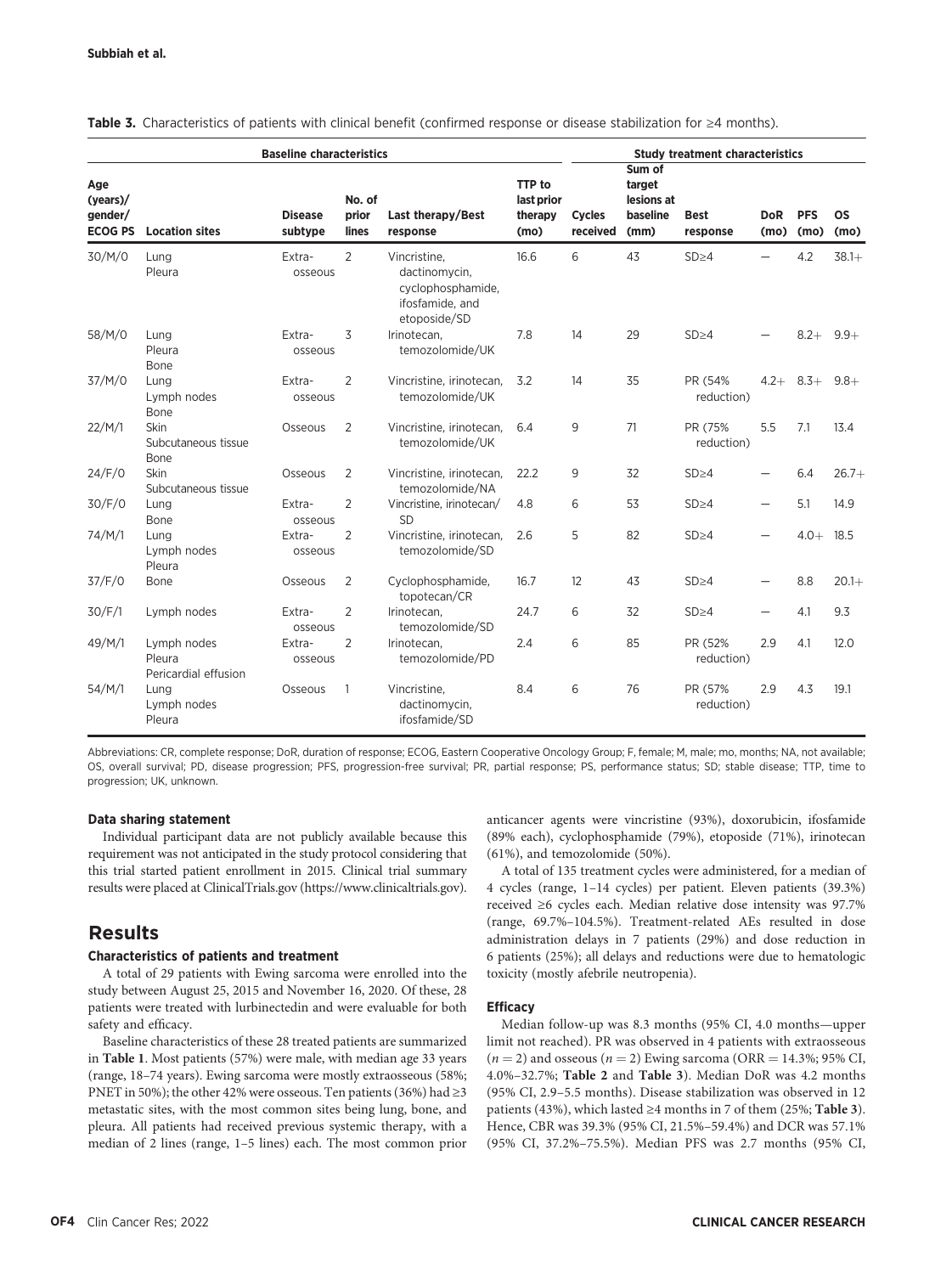

## Figure 1.

A, PFS. Each numbered bar represents a patient with Ewing sarcoma treated with lurbinectedin ( $n = 28$ ). The times when each patient experienced disease progression as per RECIST, and response to treatment, are shown with triangles and asterisks, respectively. B, Maximum variation of target lesions in patients with measurable disease and at least one radiologic tumor assessment. Each patient is identified using the same number as inA. PD, progressive disease; PFS, progressionfree survival; PR, partial response; RECIST, Response Evaluation Criteria In Solid Tumors; SD, stable disease.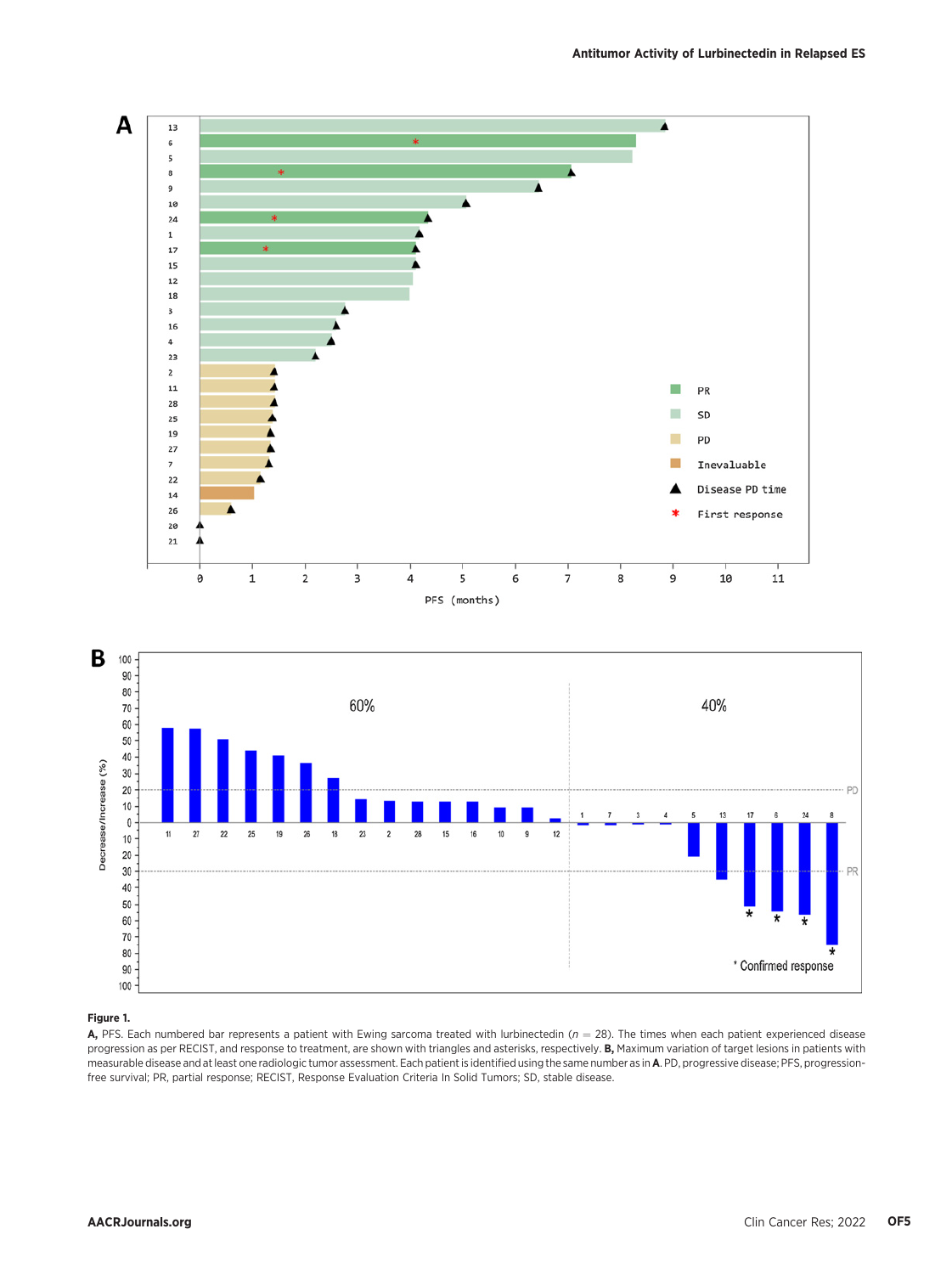1.4–4.3 months; Fig. 1). With a censoring of 39% (11 of 28 patients alive), median OS was 12.0 months (95% CI, 8.5–18.5 months; Table 2).

Ten patients (40%) showed objective tumor shrinkage in target lesions: 7 patients with extraosseous Ewing sarcoma, and 3 with osseous Ewing sarcoma (Fig. 1 and Fig. 2).

After discontinuing lurbinectedin, 19 patients (67.9%) received further antitumor therapy (the most common drugs received were cyclophosphamide, gemcitabine, and ifosfamide). Response to first subsequent therapy was observed in 2 patients (10.5%), neither of whom had shown response to lurbinectedin.

## Safety

All 28 treated patients were evaluable for safety (Table 4). Most treatment-related AEs and laboratory abnormalities regardless of



#### Figure 2.

A, Tumor shrinkage observed in a 54-year-old male with osseous Ewing sarcoma who achieved PR with lurbinectedin. The patient had been pretreated with two lines of chemotherapy for advanced disease. Three target lesions were present at baseline: two in the lung and one in a right hilar lymph node. B, After two cycles of treatment with lurbinectedin all target lesions were smaller, with the sum of longest diameters decreasing from 76 to 35 mm (i.e., a tumor shrinkage of 53.9%). In both images, the red arrow shows the location of the lesions. PR, partial response.

relationship were grade 1 or 2. The most common grade 3/4 AEs and abnormalities were hematologic disorders, including neutropenia (57% of patients; grade 4 in 43%), leukopenia (46%; grade 4 in 11%), thrombocytopenia (14%; grade 4 in 4%), grade 3 anemia (14%), and treatment-related febrile neutropenia (14%; grade 4 in 4%). Eleven patients (39.3%) required G-CSF support as secondary prophylaxis or treatment for neutropenia, 3 patients (10.7%) received red blood cell transfusions, and 1 patient (3.6%) received platelet transfusions. No treatment discontinuations or deaths were due to toxicity. Twenty-three patients (82%) discontinued lurbinectedin treatment due to disease progression as per RECIST v.1.1; the other five treatment discontinuations were due to the patient's decision to start another therapy ( $n = 2$ ), multiple cycle delays caused by the study disease or other illnesses ( $n=1$ ), clinical decline unrelated to treatment  $(n = 1)$ , or death caused by disease progression  $(n = 1)$ .

# **Discussion**

A total of 28 patients with Ewing sarcoma pretreated with a median of 2 lines of systemic therapy each were treated with lurbinectedin in this Basket phase II trial. Confirmed response assessed by Investigators was observed in 4 patients (ORR  $=$  14.3%), with a median DoR of 4.2 months. Furthermore, 39.3% of patients had clinical benefit (response or disease stabilization for ≥4 months) and 57.1% showed disease control (response or disease stabilization of any duration). Of note, 5 patients (18%) had disease stabilization for ≥6 months, including 2 patients with ongoing stabilization at  $8.2 +$  and  $8.3 +$  months at the time of study termination. The number of patients with confirmed response assessed by Investigators was higher than the statistical boundary of ≥2 responses defined per protocol. Therefore, lurbinectedin at a dose of 3.2 mg/m<sup>2</sup> given as a 1-hour intravenous infusion every 3 weeks was active in relapsed Ewing sarcoma.

Management of patients with metastatic or treatment refractory Ewing sarcoma is far from established, because robust evidence is lacking. The different polychemotherapy regimens currently used are based on small studies, and are largely dependent on institutional preferences. Patients with relapsed Ewing sarcoma are usually treated with high-dose chemotherapy combinations such as cyclophosphamide and topotecan, or irinotecan and temozolomide with or without vincristine (24–29). Agents used in these regimens have shown little activity against relapsed Ewing sarcoma when given as monotherapies, but synergistic activity when given as combination therapies. For instance, the response rate reported for topotecan in recurrent and refractory Ewing sarcoma increased from 7% as single agent (24, 30) to 32%–35% when combined with cyclophosphamide (24, 26). The current study had the limitation of not including patients aged <18 years, a population with a high incidence of Ewing sarcoma. Nevertheless, the response rate of 14.3% observed herein for singleagent lurbinectedin warrants further development of the drug in the treatment of relapsed Ewing sarcoma. Combination of lurbinectedin with irinotecan or temozolomide might improve the antitumor activity of single-agent lurbinectedin in relapsed Ewing sarcoma. An ongoing phase Ib/II trial (NCT02611024) is currently evaluating lurbinectedin in combination with irinotecan in advanced solid tumors, including Ewing sarcoma (31).

The safety profile of single-agent lurbinectedin was manageable. Reversible myelosuppression was the most common toxicity, and was managed with cycle delays, dose reductions, G-CSF support, and transfusions. Severe hematologic abnormalities were more frequent in this cohort of patients with Ewing sarcoma than in a cohort of patients with second-line SCLC in this same Basket study (32), and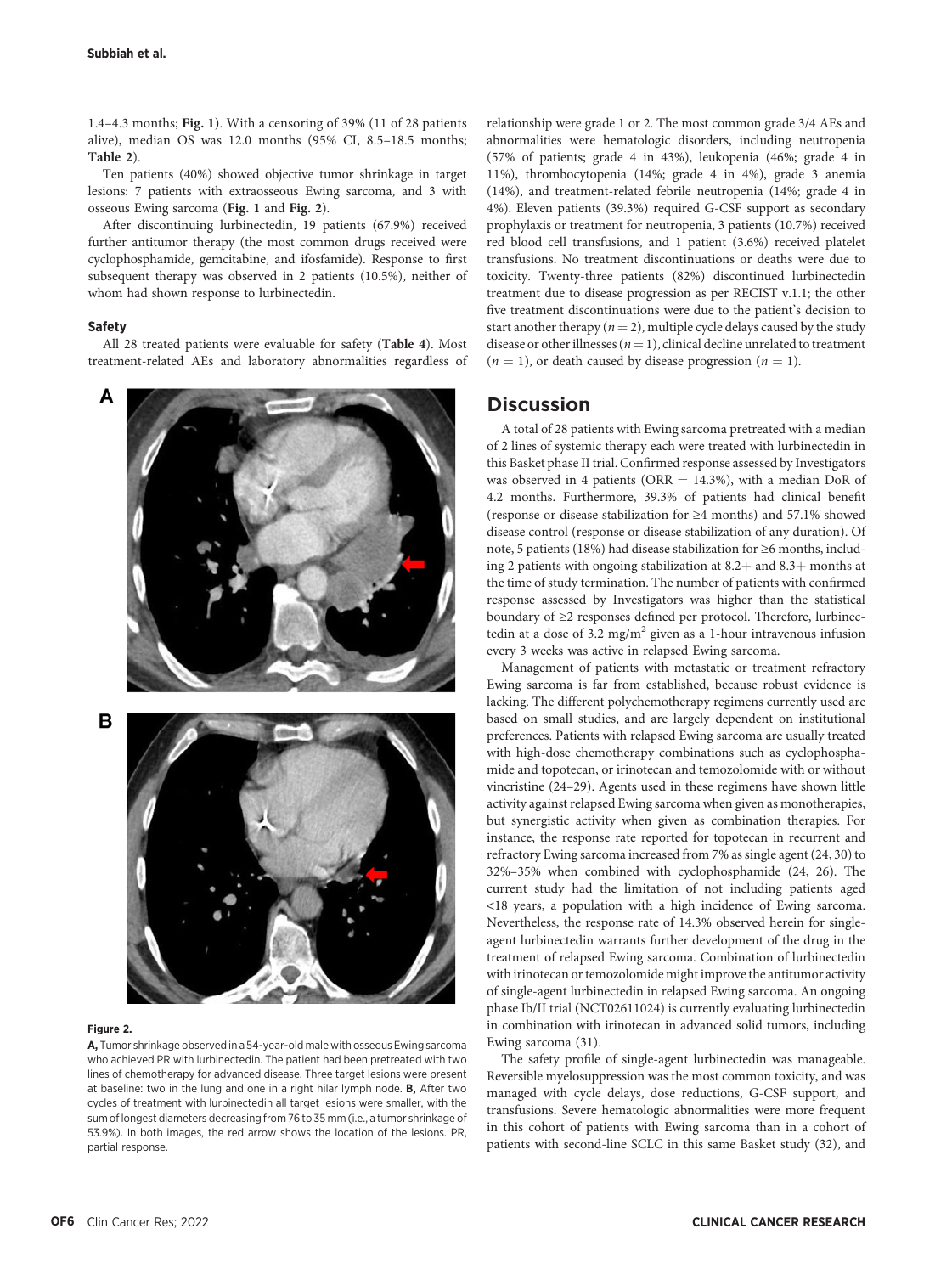|                                      | All treated patients<br>$(n = 28)$ |          |          |              |  |  |  |
|--------------------------------------|------------------------------------|----------|----------|--------------|--|--|--|
| <b>NCI-CTCAE grade</b>               | $1-2$                              | 3        | 4        | <b>Total</b> |  |  |  |
| Hematologic laboratory abnormalities |                                    |          |          |              |  |  |  |
| Anemia                               | 20 (71%)                           | 4 (14%)  |          | 24 (86%)     |  |  |  |
| Leukopenia                           | 11 (39%)                           | 10 (36%) | 3(11%)   | 24 (86%)     |  |  |  |
| Neutropenia                          | 3(11%)                             | 4 (14%)  | 12 (43%) | 19 (68%)     |  |  |  |
| Thrombocytopenia                     | 12 (43%)                           | 3(11%)   | 1(4%)    | 16 (57%)     |  |  |  |
| Biochemical laboratory abnormalities |                                    |          |          |              |  |  |  |
| Creatinine increased                 | 23 (82%)                           | 1(4%)    |          | 24 (86%)     |  |  |  |
| ALT increased                        | 19 (68%)                           | 2(7%)    |          | 21 (75%)     |  |  |  |
| GGT increased                        | 17 (61%)                           | -        |          | 17 (61%)     |  |  |  |
| AST increased                        | 15 (54%)                           |          |          | 15 (54%)     |  |  |  |
| AP increased                         | 14 (50%)                           |          |          | 14 (50%)     |  |  |  |
| Bilirubin increased                  | 3(11%)                             |          |          | 3(11%)       |  |  |  |
| CPK increased                        | 2(7%)                              | 1(4%)    |          | 3(11%)       |  |  |  |
| <b>Treatment-related AEs</b>         |                                    |          |          |              |  |  |  |
| Fatigue                              | 11 (39%)                           |          |          | 11 (39%)     |  |  |  |
| Nausea                               | 8 (29%)                            |          |          | 8 (29%)      |  |  |  |
| Decreased appetite                   | 4 (14%)                            |          |          | 4 (14%)      |  |  |  |
| Febrile neutropenia                  |                                    | 3(11%)   | 1(4%)    | 4 (14%)      |  |  |  |
| Diarrhea                             | 3(11%)                             |          |          | 3(11%)       |  |  |  |
| Headache                             | 3(11%)                             |          |          | 3(11%)       |  |  |  |
| Peripheral neuropathy                | 3(11%)                             |          |          | 3 (11%)      |  |  |  |
| Gastroesophageal reflux disease      | 2(7%)                              |          |          | 2(7%)        |  |  |  |
| Arthralgia                           | 1(4%)                              |          |          | 1(4%)        |  |  |  |
| Constipation                         | 1(4%)                              |          |          | 1(4%)        |  |  |  |
| Pyrexia                              | 1(4%)                              |          |          | 1(4%)        |  |  |  |
| Upper respiratory tract infection    | 1(4%)                              |          |          | 1(4%)        |  |  |  |
| Vomiting                             | 1(4%)                              |          |          | 1(4%)        |  |  |  |

Table 4. Laboratory abnormalities and treatment-related AEs in patients with Ewing sarcoma treated with lurbinectedin.

Note: Data are  $n$  (%) of patients. Hematologic and biochemical abnormalities are shown regardless of relationship to treatment.

Abbreviations: AE, adverse event; ALT, alanine aminotransferase; AP, alkaline phosphatase; AST, aspartate aminotransferase; CPK, creatine phosphokinase; GGT, gamma-glutamyltransferase; NCI-CTCAE, National Cancer Institute Common Terminology Criteria for Adverse Events.

among patients with platinum-resistant ovarian cancer in a randomized phase III trial (33). Thus, higher incidences were observed in patients with Ewing sarcoma for grade 3/4 neutropenia (57% vs. 46% and 32% respectively), grade 3/4 thrombocytopenia (14% vs. 7% and 9%), and treatment-related febrile neutropenia (14% vs. 5% and 5.5%). This is likely due to a heavier pretreatment with chemotherapy in the cohort of patients with Ewing sarcoma compared to the other two populations, taking into account that current management of primary Ewing sarcoma consists of high-dose induction chemotherapy to reduce the primary tumor and target microscopic disease, followed by consolidation chemotherapy to remove any residual cells (34). Patients with relapsed Ewing sarcoma in this trial received a median of 2 prior chemotherapy-containing regimens. Overall, these results suggest that primary G-CSF prophylaxis should be given to patients with relapsed Ewing sarcoma while on treatment with lurbinectedin.

In conclusion, this single-arm phase II study showed signs of antitumor activity with lurbinectedin used as monotherapy at 3.2 mg/m<sup>2</sup> every 3 weeks in patients with relapsed Ewing sarcoma, with a manageable safety profile. Lurbinectedin could represent a valuable addition to therapies currently used in the management of these complex diseases, which constitute a highly unmet medical need.

## Authors' Disclosures

V. Subbiah reports grants from PharmaMar during the conduct of the study. V. Subbiah also reports grants from PharmaMar, Eli Lilly/LOXO Oncology, Blueprint Medicines Corporation, Turning Point Therapeutics, Boston Pharmaceuticals, and Helsinn Pharmaceuticals; clinical trial research grants from Roche/Genentech, Bayer, GlaxoSmithKline, Nanocarrier, Vegenics, Celgene, Northwest Biotherapeutics, Berg Health, Incyte, Fujifilm, D3, Pfizer, MultiVir, Amgen, AbbVie, Alfasigma, Agensys, Boston Biomedical, Idera Pharma, Inhibrx, Exelixis, Blueprint Medicines, Altum, Dragonfly Therapeutics, Takeda, National Comprehensive Cancer Network, NCI-CTEP, University of Texas MD Anderson Cancer Center, Turning Point Therapeutics, Boston Pharmaceuticals, Novartis, PharmaMar, and Medimmune; advisory board/consultant position with Helsinn, Incyte, QED Pharma, Daiichi-Sankyo, Signant Health, Novartis, Relay Therapeutics, Roche, and Medimmune; travel funds from PharmaMar, Incyte, ASCO, and ESMO; and other support from Medscape outside the submitted work. I. Braña reports grants from PharmaMar during the conduct of the study. I. Braña also reports grants from Sanofi, La Caixa Foundation, Cellex Foundation, AstraZeneca, Bicycle Therapeutics, Celgene, Dragonfly, GlaxoSmithKline, Gliknik, Immutep, ISA Pharmaceuticals, Janssen Oncology, Kura, Nanobiotix, Novartis, Northern Biologics, Odonate Therapeutics, Regeneron, and Pfizer; grants and personal fees from Merck Sharp & Dohme, Bristol Myers Squibb, Merck Serono, and Boehringer Ingelheim; and personal fees from Achilles Therapeutics, Cancer Expert Now, eTheRNA immunotherapies, and PCI Biotech outside the submitted work. V. Boni reports other support from AbbVie, ACEO, Adaptimmune, Amcure, Amgen, AstraZeneca, Bristol Myers Squibb, Cytomx, GSK, Genentech/Roche, H3, Incyte, Janssen, Kura, Lilly, Loxo, Nektar, MacroGenics, Menarini, Merck, Merus, Nanobiotix, Novartis, Pfizer, PharmaMar, Principia, PUMA, Sanofi, Taiho, Tesaro, BeiGene, Transgene, Takeda, Incyte, INOVIO, Merck Sharp & Dohme, PsiOxus, Seattle Genetics, Mersana, Daiichi-Sankyo, Nektar, Astellas, ORCA, Boston Therapeutics, Dynavax, DebioPharm, Boehringer Ingelheim, Regeneron, Millennium, Synthon, Spectrum, Rigontec, and Zenith; consultant or advisory role from Puma Biotechnology, Ideaya Biosciences, Loxo Therapeutics, CytomX Therapeutics, Guidepoint, and Oncoart; speaking honoraria from Eli Lilly and Merck Sharp & Dohme; and travel/inscription/accommodation from Bayer outside the submitted work. J.-P. Delord reports grants from Genentech, Roche,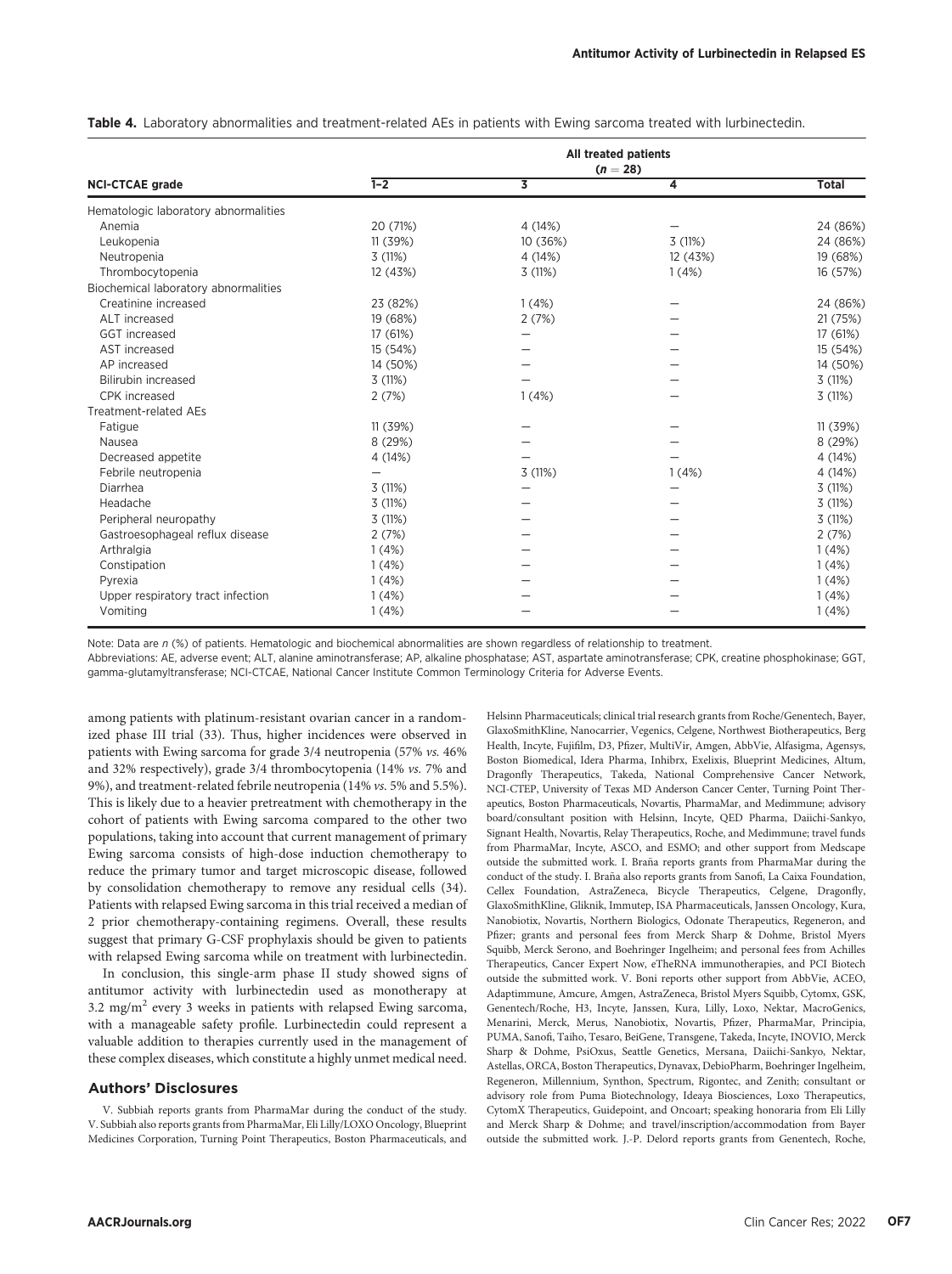Bristol Myers Squibb, AstraZeneca, Merck Sharp & Dohme, and Transgene outside the submitted work. A. Awada reports personal fees from Roche, Lilly, Amgen, Eisai, Bristol Myers Squibb, Pfizer, Novartis, Merck Sharp & Dohme, Genomic Health, Ipsen, AstraZeneca, Bayer, Leo Pharma, Merck, Daiichi-Sankyo, Seattle Genetics, and Pierre Fabre outside the submitted work. P. Boudou-Rouquette reports other support from PharmaMar and Pfizer, as well as personal fees from Ipsen outside the submitted work. G.I. Shapiro reports other support from PharmaMar during the conduct of the study. G.I. Shapiro also reports grants and personal fees from Eli Lilly, Merck KGaA/ EMD-Serono, Sierra Oncology, and Pfizer; grants from Merck & Co.; and personal fees from G1 Therapeutics, Bicycle Therapeutics, Fusion Pharmaceuticals, Cybrexa Therapeutics, Bayer, Boehringer Ingelheim, ImmunoMet Therapeutics, Asana, Artios, Atrin, Concarlo Holdings, Syros, Zentalis, CytomX Therapeutics, Blueprint Medicines, Kymera Therapeutics, Janssen, and Xinthera outside the submitted work. In addition, G.I. Shapiro has a patent for Dosage regimen for sapacitabine and seliciclib issued to Cyclacel Pharmaceuticals and Geoffrey I. Shapiro, as well as a patent for Compositions and methods for predicting response and resistance to CDK4/6 inhibition pending to Liam Cornell and Geoffrey I. Shapiro. R. Ratan reports other support from Oncternal Therapeutics outside the submitted work. C. Fernandez reports other support from PharmaMar during the conduct of the study, as well as other support from PharmaMar outside the submitted work. C. Kahatt reports other support from PharmaMar during the conduct of the study, as well as other support from PharmaMar outside the submitted work. M. Cullell-Young reports personal fees from PharmaMar during the conduct of the study, as well as personal fees from PharmaMar outside the submitted work. M. Siguero reports personal fees from PharmaMar during the conduct of the study, as well as personal fees from PharmaMar outside the submitted work. A. Zeaiter reports other support from PharmaMar outside the submitted work. No disclosures were reported by the other authors.

## Authors' Contributions

V. Subbiah: Conceptualization, resources, investigation, writing–original draft, writing–review and editing. I. Braña: Resources, investigation, writing–review and editing. A. Longhi: Resources, investigation, writing–review and editing. V. Boni: Resources, investigation, writing–review and editing. J.-P. Delord: Resources, investigation, writing–review and editing. A. Awada: Resources, investigation, writing–

#### References

- 1. Subbiah V, Anderson P, Lazar AJ, Burdett E, Raymond K, Ludwig JA. Ewing's sarcoma: standard and experimental treatment options. Curr Treat Options Oncol 2009;10:126–40.
- 2. Raney RB, Asmar L, Newton WA Jr, Bagwell C, Breneman JC, Crist W, et al. Ewing's sarcoma of soft tissues in childhood: a report from the Intergroup Rhabdomyosarcoma Study, 1972 to 1991. J Clin Oncol 1997;15:574–82.
- 3. Esiashvili N, Goodman M, Marcus RB Jr. Changes in incidence and survival of Ewing sarcoma patients over the past 3 decades: Surveillance Epidemiology and End Results data. J Pediatr Hematol Oncol 2008;30:425–30.
- 4. Subbiah V, Anderson P. Targeted therapy of Ewing's sarcoma. Sarcoma 2011; 2011:686985.
- 5. Womer RB, West DC, Krailo MD, Dickman PS, Pawel BR, Grier HE, et al. Randomized controlled trial of interval-compressed chemotherapy for the treatment of localized Ewing sarcoma: a report from the Children's Oncology Group. J Clin Oncol 2012;30:4148–54.
- 6. Granowetter L, Womer R, Devidas M, Krailo M, Wang C, Bernstein M, et al. Dose-intensified compared with standard chemotherapy for nonmetastatic Ewing sarcoma family of tumors: a Children's Oncology Group Study. J Clin Oncol 2009;27:2536–41.
- 7. Fuchs B, Valenzuela RG, Inwards C, Sim FH, Rock MG. Complications in longterm survivors of Ewing sarcoma. Cancer 2003;98:2687–92.
- 8. Bernstein M, Kovar H, Paulussen M, Randall RL, Schuck A, Teot LA, et al. Ewing's sarcoma family of tumors: current management. Oncologist 2006;11: 503–19.
- 9. Leavey P, Mascarenhas L, Marina N, Chen Z, Krailo M, Miser J, et al. Prognostic factors for patients with Ewing sarcoma (EWS) at first recurrence. J Clin Oncol 2007;25:Abstract 10011.
- 10. Subbiah V, Kurzrock R. Ewing's sarcoma: overcoming the therapeutic plateau. Discov Med 2012;13:405–15.
- 11. Cuevas C, Perez M, Martin MJ, Chicharro JL, Fernandez-Rivas C, Flores M, et al. Synthesis of ecteinascidin ET-743 and phthalascidin Pt-650 from cyanosafracin B. Org Lett 2000;2:2545–8.

review and editing. P. Boudou-Rouquette: Resources, investigation, writing–review and editing. J. Sarantopoulos: Resources, investigation, writing–review and editing. G.I. Shapiro: Resources, investigation, writing–review and editing. A. Elias: Resources, investigation, writing–review and editing. R. Ratan: Resources, investigation, writing–review and editing. C. Fernandez: Formal analysis, methodology, writing–review and editing. C. Kahatt: Conceptualization, supervision, methodology, writing–review and editing. M. Cullell-Young: Methodology, writing–original draft, writing–review and editing. M. Siguero: Formal analysis, methodology, writing– review and editing. A. Zeaiter: Supervision, methodology, writing–review and editing. S.P. Chawla: Resources, investigation, writing–review and editing.

## Acknowledgments

Authors thank all the motivated patients, the caregivers who enrolled on the trial, and all the clinical trial support staff in all the enrolling sites.

The study was funded by PharmaMar S.A, including grants from the Centro para el Desarrollo Tecnológico Industrial (CDTI) during the conduct of the study. V. Subbiah is an Andrew Sabin Family Foundation Fellow at The University of Texas MD Anderson Cancer Center. V. Subbiah acknowledges support of The Jacquelyn A. Brady Fund. V. Subbiah is supported by NIH grant R01CA242845. MD Anderson Cancer Center Department of Investigational Cancer Therapeutics is supported by the Cancer Prevention and Research Institute of Texas (RP1100584), the Sheikh Khalifa Bin Zayed Al Nahyan Institute for Personalized Cancer Therapy (1U01 CA180964), NCATS Grant UL1 TR000371 (Center for Clinical and Translational Sciences), and the MD Anderson Cancer Center Support Grant (P30 CA016672).

The costs of publication of this article were defrayed in part by the payment of page charges. This article must therefore be hereby marked advertisement in accordance with 18 U.S.C. Section 1734 solely to indicate this fact.

Received March 3, 2022; revised April 12, 2022; accepted April 27, 2022; published first April 29, 2022.

- 12. Bueren-Calabuig JA, Giraudon C, Galmarini CM, Egly JM, Gago F. Temperature-induced melting of double-stranded DNA in the absence and presence of covalently bonded antitumor drugs: insight from molecular dynamics simulations. Nucleic Acids Res 2011;39:8248–57.
- 13. Harlow ML, Maloney N, Roland J, Guillen Navarro MJ, Easton MK, Kitchen-Goosen SM, et al. Lurbinectedin inactivates the Ewing sarcoma oncoprotein EWS-FLI1 by redistributing it within the nucleus. Cancer Res 2016;76:6657–68.
- 14. Santamaria Nunez G, Robles CM, Giraudon C, Martinez-Leal JF, Compe E, Coin F, et al. Lurbinectedin specifically triggers the degradation of phosphorylated RNA polymerase II and the formation of DNA breaks in cancer cells. Mol Cancer Ther 2016;15:1–14.
- 15. Leal JF, Martinez-Diez M, Garcia-Hernandez V, Moneo V, Domingo A, Bueren-Calabuig JA, et al. PM01183, a new DNA minor groove covalent binder with potent in vitro and in vivo antitumor activity. Br J Pharmacol 2010;161:1099–110.
- 16. Singh S, Jaigirdar AA, Mulkey F, Cheng J, Hamed SS, Li Y, et al. FDA approval summary: lurbinectedin for the treatment of metastatic small cell lung cancer. Clin Cancer Res 2021;27:2378–82.
- 17. Dileo P, Grosso F, Casanova M, Jimeno J, Marsoni S, Sanfilippo R, et al. Trabectedin (T) in metastatic Ewing's family tumors (EFT) patients (pts) progressing after standard chemotherapy. J Clin Oncol 2007;25:Abstract 10040.
- 18. Harlow M, Maloney N, Segars L, Woldemichael G, Helman LJ, Grohar PJ. Identification of ET-743 analogs with improved selectivity and potency for EWS-FLI1 and Ewing sarcoma cells. Cancer Res 2013;73:Abstract 2760.
- 19. Harlow M, Maloney N, Guillen Navarro MJ, D'Incalci M, Galmarini C, Aviles Marin PM, et al. PM01183 shows an improved therapeutic index relative to trabectedin and suppresses EWS/FLI1 activity at clinically achievable concentrations. Cancer Res 2014;74:Abstract 3962.
- 20. Taamma A, Misset JL, Riofrio M, Guzman C, Brain E, Lopez Lazaro L, et al. Phase I and pharmacokinetic study of ecteinascidin-743, a new marine compound, administered as a 24-hour continuous infusion in patients with solid tumors. J Clin Oncol 2001;19:1256–65.